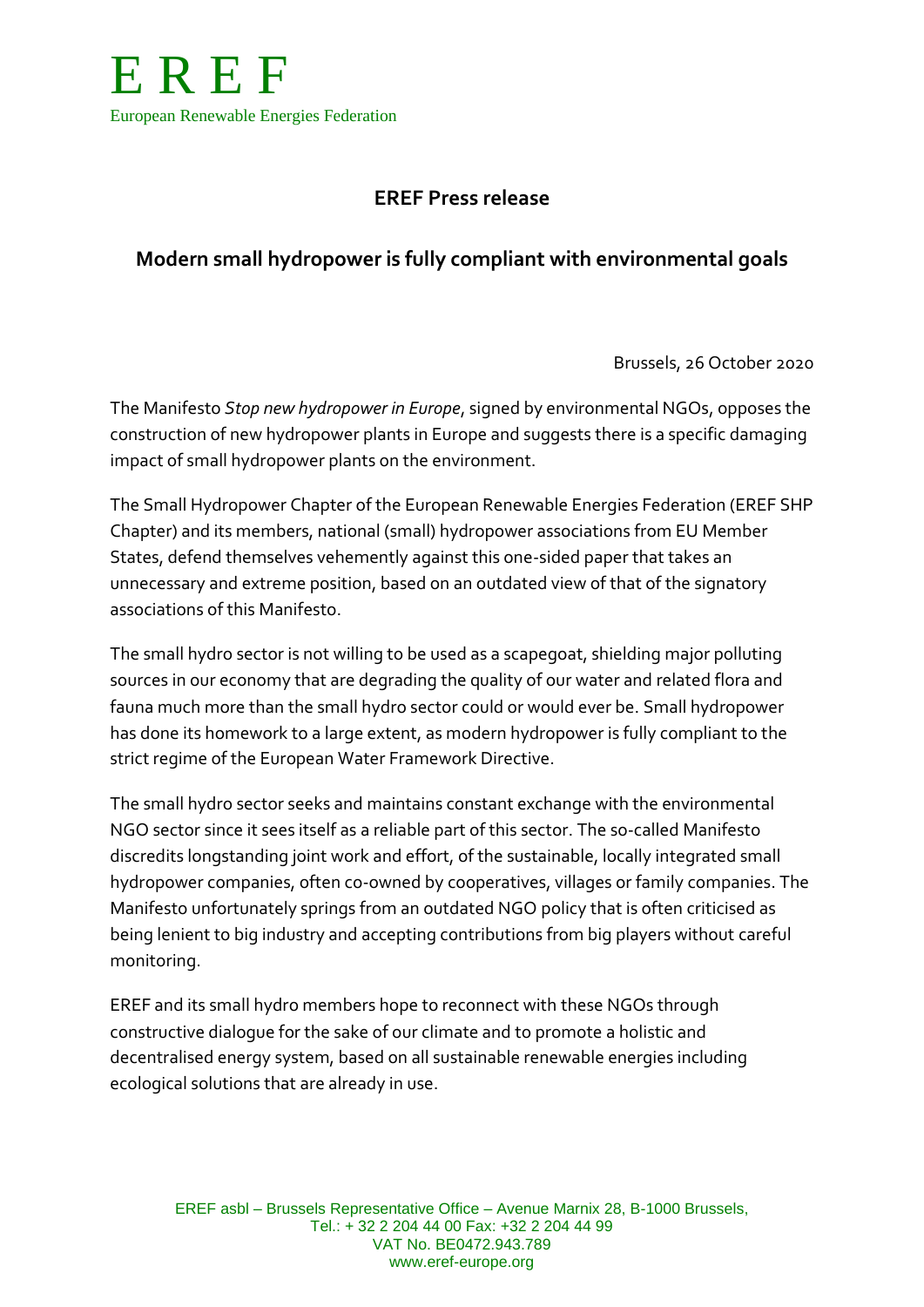### **Hydropower and environmental requirements**

Latest hydropower technology, as well as related environmental mitigation measures, are already implemented by small hydropower plants in Europe to a large extent and have significantly reduced the footprint on water species and habitat during the last 20 years.

Today, modern hydropower has practically no impact on the fish populations of our rivers and is fully compliant with the strict requirements of the EU Water Framework Directive. New kinetic turbines for example have a fish mortality of less than 0.1%. Fish ladders and related solutions allow up and downstream movement of migratory fish species. Small hydropower plants create new habitats for rare and precious water plants and waterfowls. With its ditches and dammed water areas small hydropower plants even form diverse and structurally rich additional fish habitats.

Most importantly, the hydropower sector is as interested in good water quality as environmental NGOs and has repeatedly called for measures against the pollution of Europe's water bodies e.g. from agricultural and industry emissions. Small hydropower plants enrich water bodies with oxygen and clear rivers from all sorts of waste floating in the water. A small hydropower plant in Austria for example collects between 7-10 kg of plastic waste on a monthly basis.

European stakeholders have invested billions of Euros in upgrading hydropower plants, showing their commitment to the ecological requirements of the Water Framework Directive and demonstrating that hydropower and environment go hand in hand. More investment is feasible if the economic conditions are right.

The EREF Small Hydropower Chapter shares the Manifesto's critique about certain hydropower plants in the Balkans as they do not seem to respect and apply the available state-of-the-art hydropower technology and expertise. EREF stresses however that you cannot draw general conclusions about Member States of the European Union from difficult occurrences and failures in the Balkans. Generalisation is not useful as each plant is sitespecific and unique.

#### **Hydropower as an enabler for a renewable energy system**

Hydropower and its system services play a major role in allowing a true European energy system based on renewable energy and energy efficiency. It is a reliable, local, storable and domestic energy source that favours a decentralised energy system, the integration of volatile renewable energy such as solar and wind, and greatly reduces the necessity to build new grids.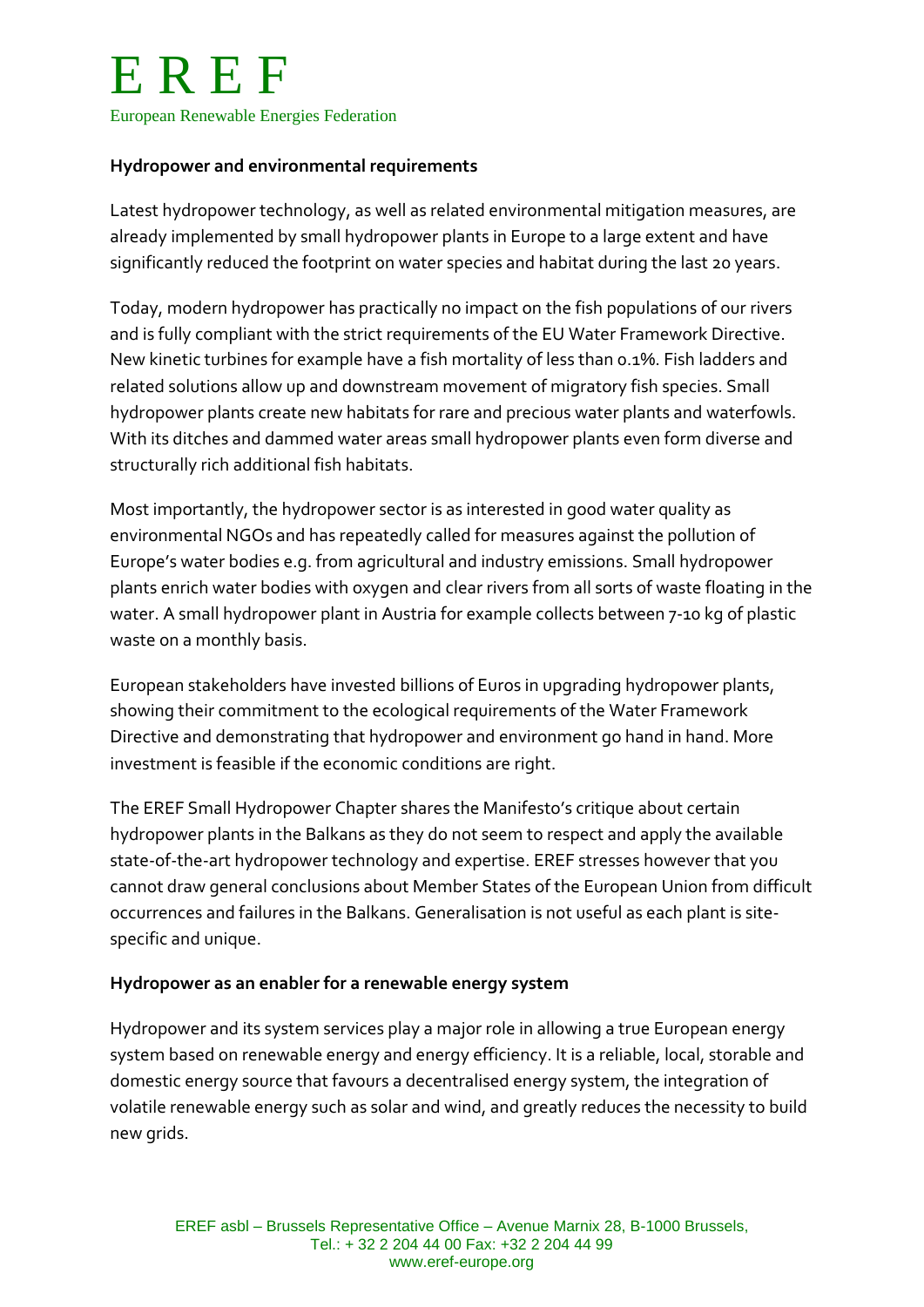# E R E F European Renewable Energies Federation

Special importance is given to regional electricity generation from hydropower. It secures medium-sized commercial enterprises and creates added value locally. The current corona crisis clearly shows how important a stable domestic energy supply is for the economy, e.g. on the very local level.

In 2018, hydropower still accounted for 13 % of electricity generation in Europe, making it the largest renewable energy source, ahead of wind and solar energy. However, in the future, the significance of hydropower for the energy industry will be based less on the quantity than on the quality of the electricity. Electricity from hydroelectric power is CO2 neutral and constantly available and base loadable. Thus, small-scale hydropower in particular will take on system-stabilising tasks at the low and medium-voltage level in a decentralised European energy supply system, besides simple electricity production. 1

## **Social contribution of hydropower**

 $\overline{a}$ 

In addition to the generation of domestic, climate-friendly and resource-saving energy, traditionally anchored hydropower also provides other additional services, such as flood protection, waste collection and disposal of water waste, watercourse maintenance, etc. These additional services are in the public interest and are provided for free in the region and for the region.

Furthermore, many energy cooperatives and communities use small hydropower in their portfolio to provide a secure energy supply to their members. It allows them to build energy clusters that are balanced and can be self-sufficient.

## **Need for a constructive dialogue for practical nature and climate protection**

A healthy river which provides drinking water, cools the towns or cities on its banks, enables crops to be grown, supports industrial processes and enables people to fish and swim in its waters and to walk along its banks: hydropower is not an obstacle to it. Hydropower can make it possible. The use of especially small hydropower for centuries has not harmed healthy rivers.

EREF and the European hydropower associations are ready to continue its dialogue with the environmental associations in order to push ahead with the ecological modernisation of

<sup>1</sup> Prof. Dr.-Ing. Markus Zdrallek, Grid-related contribution of small hydropower plants to a secure and cost-effective electricity supply in Germany, available in German at[: https://www.wasserkraft](https://www.wasserkraft-deutschland.de/fileadmin/PDF/Gutachten_Netztechnischer_Beitrag_Kleinwasserkraftwerke.pdf)[deutschland.de/fileadmin/PDF/Gutachten\\_Netztechnischer\\_Beitrag\\_Kleinwasserkraftwerke.pdf](https://www.wasserkraft-deutschland.de/fileadmin/PDF/Gutachten_Netztechnischer_Beitrag_Kleinwasserkraftwerke.pdf)